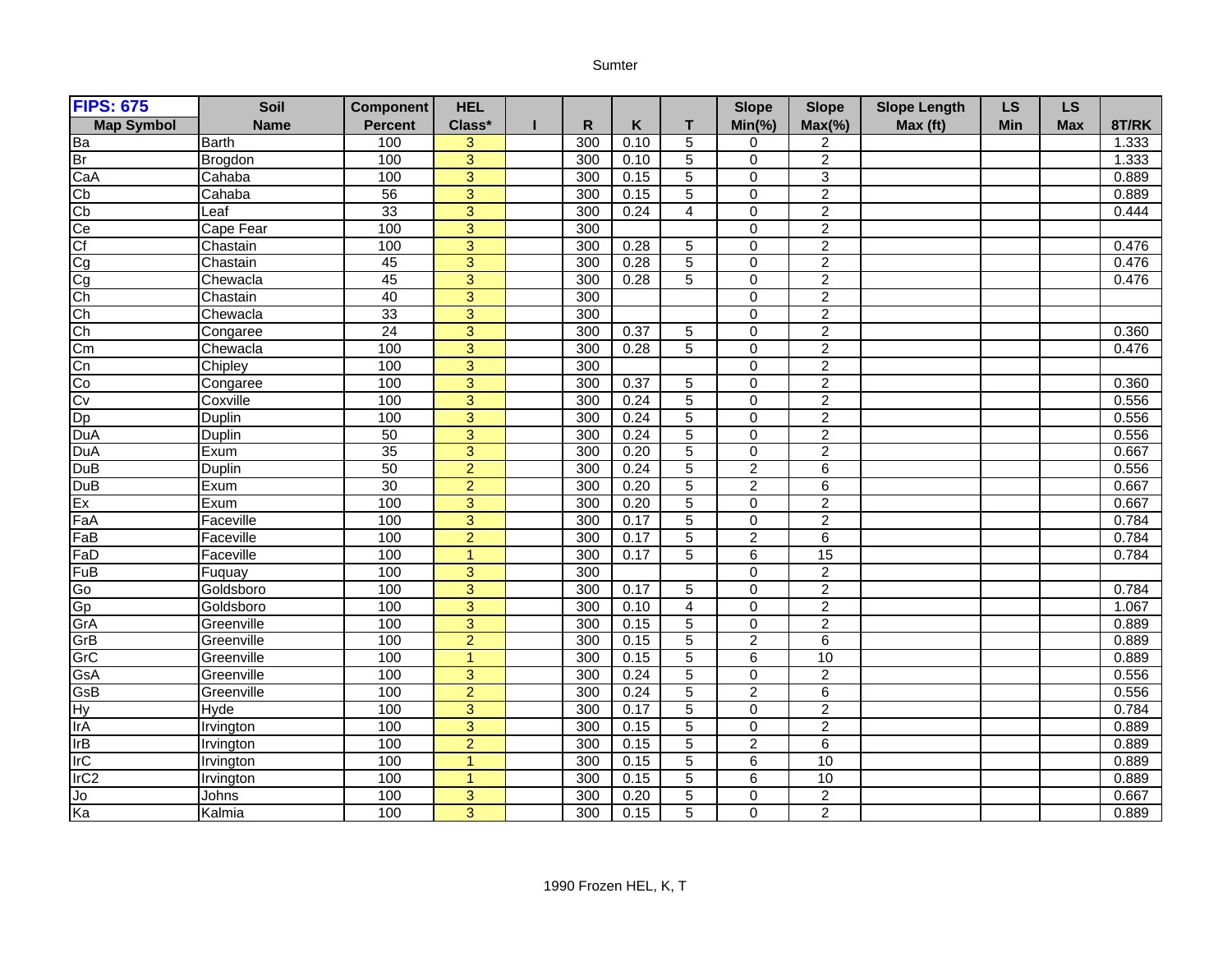## Sumter

| <b>FIPS: 675</b>  | Soil                | <b>Component</b> | <b>HEL</b>     |     |      |                | <b>Slope</b>   | <b>Slope</b>     | <b>Slope Length</b> | <b>LS</b> | <b>LS</b>  |       |
|-------------------|---------------------|------------------|----------------|-----|------|----------------|----------------|------------------|---------------------|-----------|------------|-------|
| <b>Map Symbol</b> | <b>Name</b>         | <b>Percent</b>   | Class*         | R   | Κ    | т              | $Min(\% )$     | $Max(\% )$       | Max (ft)            | Min       | <b>Max</b> | 8T/RK |
| KeB               | Kenansville         | 100              | $\overline{3}$ | 300 |      |                | 2              | 6                |                     |           |            |       |
| <b>KhD</b>        | Kershaw             | 100              | $\overline{2}$ | 300 | 0.10 | $\overline{5}$ | $\overline{0}$ | 15               |                     |           |            | 1.333 |
| LaB               | Lakeland            | 100              | 3              | 300 | 0.10 | 5              | $\mathbf 0$    | 6                |                     |           |            | 1.333 |
| LaD               | Lakeland            | 100              | $\overline{2}$ | 300 | 0.10 | $\overline{5}$ | $\overline{6}$ | 15               |                     |           |            | 1.333 |
| Ls                | Leaf                | 100              | 3              | 300 | 0.24 | $\overline{5}$ | $\mathbf 0$    | $\overline{c}$   |                     |           |            | 0.556 |
| Lt                | Lenoir              | 100              | $\overline{3}$ | 300 | 0.37 | $\overline{5}$ | $\overline{0}$ | $\overline{2}$   |                     |           |            | 0.360 |
| LuB               | Lucy                | 100              | $\overline{2}$ | 300 | 0.10 | $\overline{5}$ | $\overline{2}$ | $\overline{6}$   |                     |           |            | 1.333 |
| LuC               | Lucy                | 100              | $\overline{1}$ | 300 | 0.10 | $\overline{5}$ | $\overline{6}$ | 10               |                     |           |            | 1.333 |
| Ly                | Lynchburg           | 100              | $\overline{3}$ | 300 | 0.20 | $\overline{5}$ | $\overline{0}$ | $\overline{2}$   |                     |           |            | 0.667 |
| $\overline{Lz}$   | Lynn Haven          | 100              | 3              | 300 |      |                | $\mathbf 0$    | $\boldsymbol{2}$ |                     |           |            |       |
| Ma                | Made land           | 100              | $\overline{2}$ | 300 | 0.28 | 5              | $\mathbf 0$    | $\overline{6}$   |                     |           |            | 0.476 |
| Mc                | McColl              | 100              | 3              | 300 | 0.24 | $\overline{5}$ | $\mathbf 0$    | $\mathbf{1}$     |                     |           |            | 0.556 |
| Mp                | Mine pits and dumps | 100              | $\mathbf{1}$   | 300 | 0.28 | $\overline{5}$ | 6              | 10               |                     |           |            | 0.476 |
| <b>NoA</b>        | <b>Norfolk</b>      | 100              | $\overline{3}$ | 300 | 0.17 | $\overline{5}$ | $\mathbf 0$    | $\overline{2}$   |                     |           |            | 0.784 |
| <b>NoB</b>        | Norfolk             | 100              | $\overline{2}$ | 300 | 0.17 | $\overline{5}$ | $\overline{2}$ | $\overline{6}$   |                     |           |            | 0.784 |
| <b>NrA</b>        | Norfolk             | 100              | 3              | 300 | 0.10 | 5              | $\mathbf 0$    | $\overline{2}$   |                     |           |            | 1.333 |
| On                | Olanta              | 100              | 3              | 300 |      |                | $\mathbf 0$    | $\overline{c}$   |                     |           |            |       |
| OrA               | Orangeburg          | 100              | $\overline{3}$ | 300 | 0.10 | 5              | $\mathbf 0$    | $\overline{c}$   |                     |           |            | 1.333 |
| OrB               | Orangeburg          | 100              | $\overline{3}$ | 300 | 0.10 | $\overline{5}$ | $\overline{2}$ | $\overline{6}$   |                     |           |            | 1.333 |
| OrC               | Orangeburg          | 100              | $\overline{2}$ | 300 | 0.10 | 5              | 6              | 10               |                     |           |            | 1.333 |
| OrD               | Orangeburg          | 100              | $\overline{1}$ | 300 | 0.10 | 5              | 10             | 15               |                     |           |            | 1.333 |
| $\overline{Os}$   | Osier               | 100              | $\overline{3}$ | 300 | 0.10 | $\overline{5}$ | $\overline{0}$ | $\overline{2}$   |                     |           |            | 1.333 |
| Pa                | Pantego             | 100              | $\overline{3}$ | 300 | 0.15 | $\overline{5}$ | $\mathbf 0$    | $\overline{2}$   |                     |           |            | 0.889 |
| PIB               | Pocalla             | 100              | 3              | 300 | 0.10 | $\overline{5}$ | $\mathbf 0$    | $\overline{2}$   |                     |           |            | 1.333 |
| P <sub>o</sub>    | Ponzer              | 100              | $\overline{3}$ | 300 |      |                | $\mathbf 0$    | 1                |                     |           |            |       |
| Ra                | Rains               | 100              | $\overline{3}$ | 300 | 0.20 | 5              | $\mathbf 0$    | $\overline{2}$   |                     |           |            | 0.667 |
| Rd                | Rains, mod deep     | 100              | $\overline{3}$ | 300 | 0.15 | $\overline{4}$ | $\overline{0}$ | $\overline{2}$   |                     |           |            | 0.711 |
| ReA               | <b>Red Bay</b>      | 100              | 3              | 300 | 0.20 | $\overline{5}$ | $\pmb{0}$      | $\overline{2}$   |                     |           |            | 0.667 |
| ReB               | <b>Red Bay</b>      | 100              | $\overline{2}$ | 300 | 0.20 | $\overline{5}$ | $\overline{2}$ | $\overline{6}$   |                     |           |            | 0.667 |
| Rm                | Rembert             | 100              | $\overline{3}$ | 300 | 0.24 | $\overline{5}$ | $\overline{0}$ | $\overline{2}$   |                     |           |            | 0.556 |
| Rs                | Rimini              | 100              | $\overline{3}$ | 300 | 0.10 | $\overline{5}$ | $\overline{0}$ | 6                |                     |           |            | 1.333 |
| Ru                | Rutlege             | 100              | $\overline{3}$ | 300 | 0.17 | $\overline{5}$ | $\mathbf 0$    | $\overline{2}$   |                     |           |            | 0.784 |
| SuC               | Sunsweet            | 100              | $\mathbf{1}$   | 300 | 0.17 | $\overline{3}$ | $\overline{6}$ | 10               |                     |           |            | 0.471 |
| SuE               | Sunsweet            | 100              | $\mathbf{1}$   | 300 | 0.17 | $\overline{3}$ | 10             | 15               |                     |           |            | 0.471 |
| Sw                | Swamp               | 100              | 3              | 300 | 0.20 | $\overline{5}$ | $\pmb{0}$      | $\overline{2}$   |                     |           |            | 0.667 |
| TrB               | Troup               | 100              | $\overline{3}$ | 300 | 0.10 | $\overline{5}$ | $\overline{0}$ | $\overline{6}$   |                     |           |            | 1.333 |
| TrD               | Troup               | 100              | $\overline{2}$ | 300 | 0.10 | $\overline{5}$ | $\overline{6}$ | 15               |                     |           |            | 1.333 |
| VaA               | Varina              | 100              | $\overline{3}$ | 300 | 0.15 | $\overline{4}$ | $\mathbf 0$    | $\overline{2}$   |                     |           |            | 0.711 |
| VaB               | Varina              | 100              | $\overline{2}$ | 300 | 0.15 | 4              | $\overline{2}$ | 6                |                     |           |            | 0.711 |
| VCB               | Vaucluse            | 100              | $\overline{2}$ | 300 | 0.15 | $\overline{3}$ | $\overline{2}$ | $\overline{6}$   |                     |           |            | 0.533 |
| VcC               | Vaucluse            | 100              | $\overline{2}$ | 300 | 0.15 | 3              | 6              | 10               |                     |           |            | 0.533 |